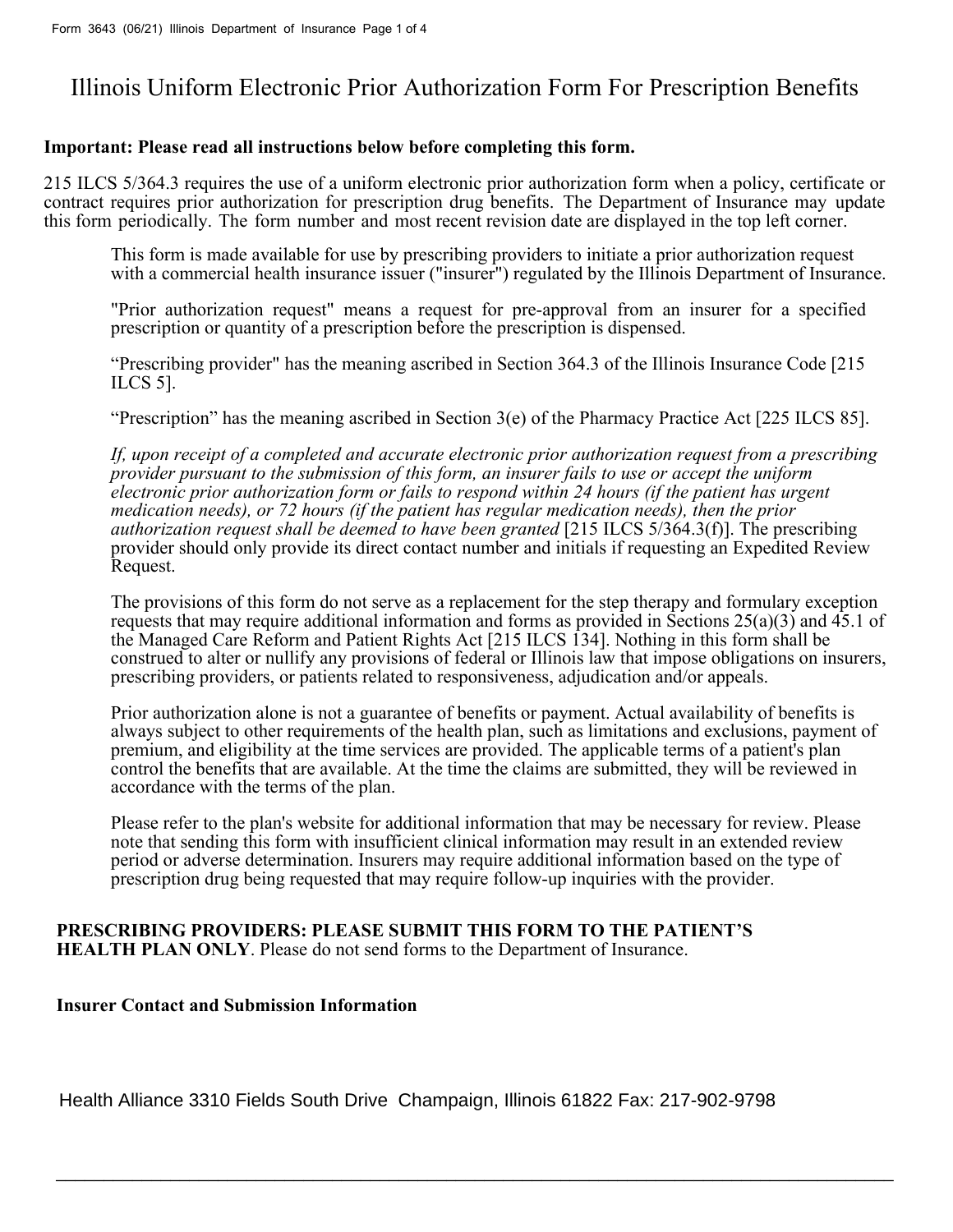# **Illinois Uniform Electronic Prior Authorization Form For Prescription Benefits**

# **PROVIDER**S SUBMIT THIS FORM TO THE PATIENT'S HEALTH PLAN)

| <b>Standard Review Request</b>                                                                                                                                                                                                                                                                                 |                                |
|----------------------------------------------------------------------------------------------------------------------------------------------------------------------------------------------------------------------------------------------------------------------------------------------------------------|--------------------------------|
| □Expedited Review Request: I hereby certify that a standard review period may seriously<br>jeopardize the life or health of the patient or the patient's ability to regain maximum function.                                                                                                                   |                                |
| A) Reason for Request                                                                                                                                                                                                                                                                                          |                                |
| J Initial Authorization Request □ Renewal Request □ DAW<br>Note: This form does not apply to requests for medical exceptions under Sections 25(a)(3) or 45.1 of the<br>Managed Care Reform and Patient Rights Act [215 ILCS 134]. Please contact the patient's health plan to obtain<br>the appropriate forms. |                                |
| <b>B)</b> Patient Demographics                                                                                                                                                                                                                                                                                 |                                |
| Is patient hospitalized: Ves No                                                                                                                                                                                                                                                                                |                                |
|                                                                                                                                                                                                                                                                                                                | DOB: _________________________ |
|                                                                                                                                                                                                                                                                                                                |                                |
|                                                                                                                                                                                                                                                                                                                |                                |
|                                                                                                                                                                                                                                                                                                                |                                |
|                                                                                                                                                                                                                                                                                                                |                                |
|                                                                                                                                                                                                                                                                                                                |                                |
|                                                                                                                                                                                                                                                                                                                |                                |
| C) Prescribing Provider Information                                                                                                                                                                                                                                                                            |                                |
| Provider Name: __________________________________ NPI: ________________________Specialty: _______________                                                                                                                                                                                                      |                                |
| DEA (required for controlled substance requests only): _________________________                                                                                                                                                                                                                               |                                |
|                                                                                                                                                                                                                                                                                                                |                                |
|                                                                                                                                                                                                                                                                                                                |                                |
|                                                                                                                                                                                                                                                                                                                |                                |
|                                                                                                                                                                                                                                                                                                                |                                |
|                                                                                                                                                                                                                                                                                                                |                                |
|                                                                                                                                                                                                                                                                                                                |                                |
| D) Pharmacy Information                                                                                                                                                                                                                                                                                        |                                |
|                                                                                                                                                                                                                                                                                                                |                                |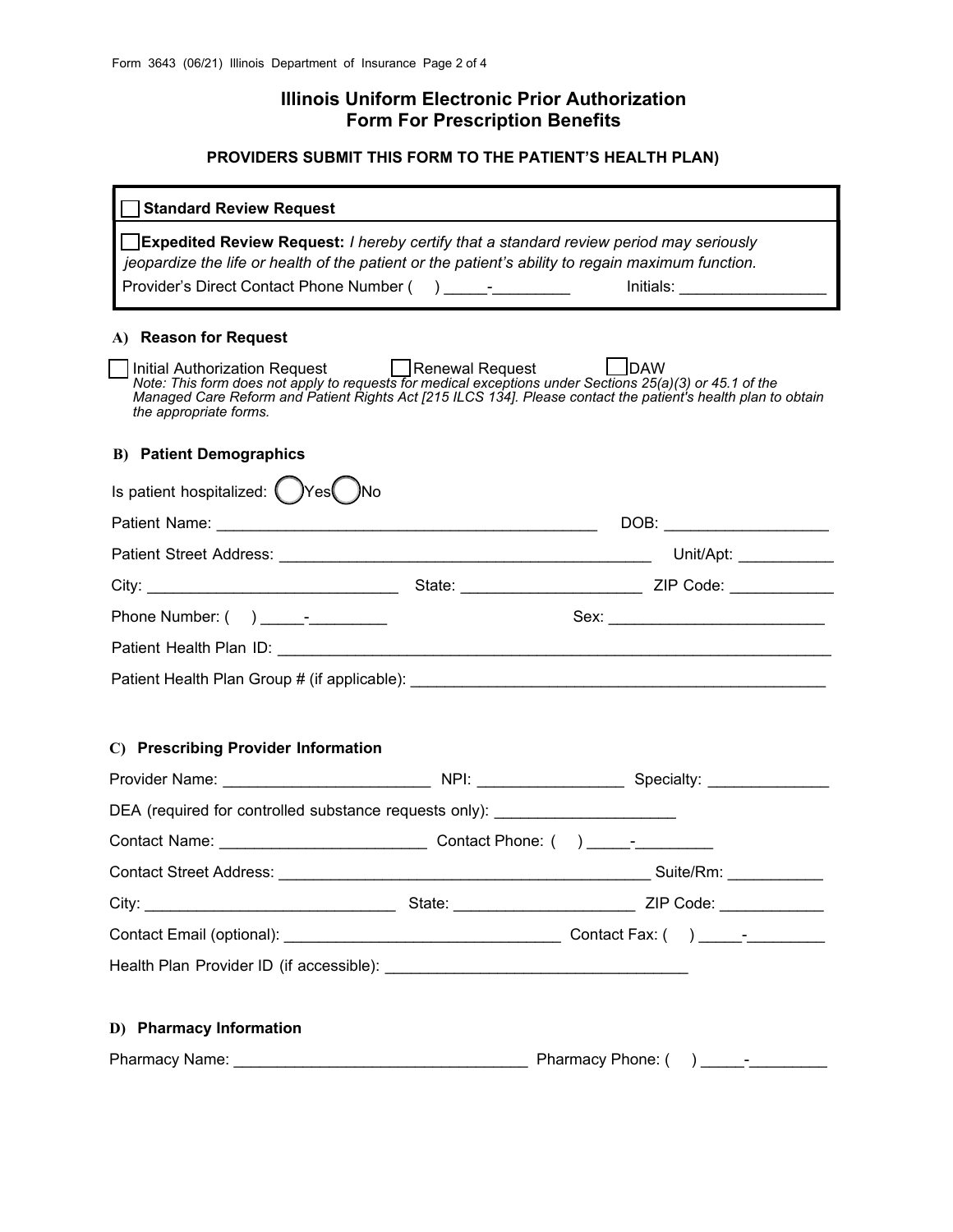#### **E) Requested Prescription Drug Information**

|                                                                                                                                                                                                                                            | Strength: _____________        |
|--------------------------------------------------------------------------------------------------------------------------------------------------------------------------------------------------------------------------------------------|--------------------------------|
|                                                                                                                                                                                                                                            | Duration: ____________________ |
|                                                                                                                                                                                                                                            |                                |
| Diagnosis ICD#: _______________________                                                                                                                                                                                                    |                                |
|                                                                                                                                                                                                                                            |                                |
|                                                                                                                                                                                                                                            |                                |
| Has the patient already started the medication? O Yes O No If so, when? ____________________________                                                                                                                                       |                                |
|                                                                                                                                                                                                                                            |                                |
| F) Rationale for Prior Authorization (e.g., history of present illness, past medical history, current<br>medications, etc.; you may also attach chart notes to support the request if you believe it will assist in the<br>review process) |                                |
|                                                                                                                                                                                                                                            |                                |
|                                                                                                                                                                                                                                            |                                |

### **G) Failed/Contraindicated Therapies (if applicable in the provider's opinion)**

| Drug Name | Strength | Dosing Schedule | Duration | Adverse Event / Specific Failure |
|-----------|----------|-----------------|----------|----------------------------------|
|           |          |                 |          |                                  |
|           |          |                 |          |                                  |
|           |          |                 |          |                                  |

**H) Other Pertinent Information** (Optional: To be filled out if other information in the prescribing provider's professional opinion is necessary, such as relevant diagnostic labs, measures, response to treatment, etc.)

\_\_\_\_\_\_\_\_\_\_\_\_\_\_\_\_\_\_\_\_\_\_\_\_\_\_\_\_\_\_\_\_\_\_\_\_\_\_\_\_\_\_\_\_\_\_\_\_\_\_\_\_\_\_\_\_\_\_\_\_\_\_\_\_\_\_\_\_\_\_\_\_\_\_\_\_\_\_\_\_\_\_\_\_\_

\_\_\_\_\_\_\_\_\_\_\_\_\_\_\_\_\_\_\_\_\_\_\_\_\_\_\_\_\_\_\_\_\_\_\_\_\_\_\_\_\_\_\_\_\_\_\_\_\_\_\_\_\_\_\_\_\_\_\_\_\_\_\_\_\_\_\_\_\_\_\_\_\_\_\_\_\_\_\_\_\_\_\_\_\_

\_\_\_\_\_\_\_\_\_\_\_\_\_\_\_\_\_\_\_\_\_\_\_\_\_\_\_\_\_\_\_\_\_\_\_\_\_\_\_\_\_\_\_\_\_\_\_\_\_\_\_\_\_\_\_\_\_\_\_\_\_\_\_\_\_\_\_\_\_\_\_\_\_\_\_\_\_\_\_\_\_\_\_\_\_

#### **J) Representation**

I represent to the best of my knowledge and belief that the information provided is true, complete, and fully disclosed. A person may be committing insurance fraud if false or deceptive information with the intent to defraud is provided.

Prescribing Provider's Name: \_\_\_\_\_\_\_\_\_\_\_\_\_\_\_\_\_\_\_\_\_\_\_\_\_\_\_\_\_\_\_\_\_\_\_\_\_\_\_\_\_\_\_\_\_\_\_\_\_

Prescribing Provider's Signature: \_\_\_\_\_\_\_\_\_\_\_\_\_\_\_\_\_\_\_\_\_\_\_\_\_\_\_\_\_\_\_\_\_\_\_\_\_\_\_\_\_\_\_\_\_\_\_\_\_

Date: \_\_\_\_\_\_\_\_\_\_\_\_\_\_\_\_\_\_\_\_\_\_\_